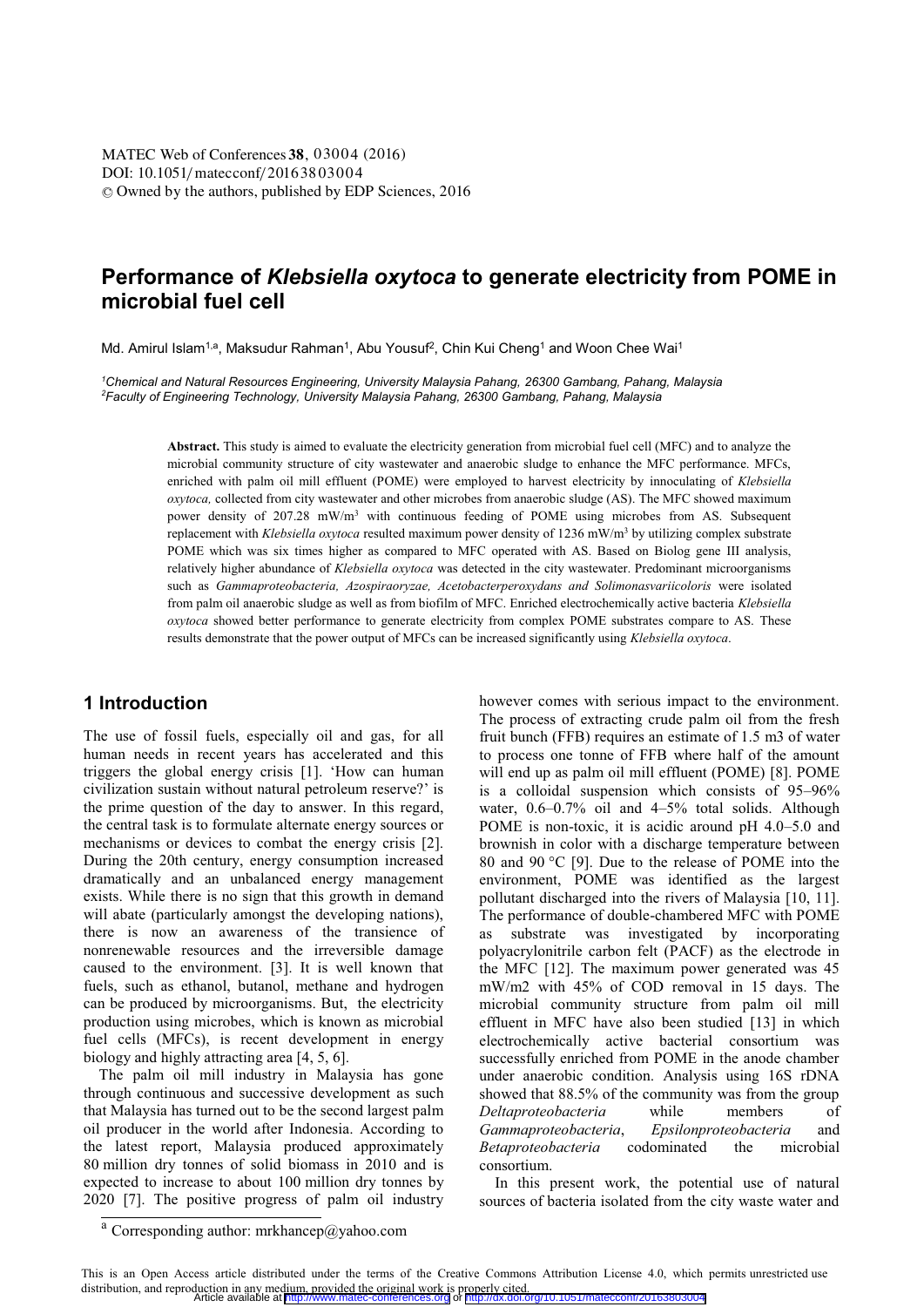AS for electricity generation using MFC was investigated. Firstly, a single chambered air cathode MFC was operated using AS and city wastewater as an inoculum. Next, isolation and characterization of potential electro-active bacteria from the biofilm that was formed on the anode of the MFC was conducted. Finally, the performance of MFC using *K. Oxytoca* was compared to the performance of MFC using AS. As far as the authors are concerned, no research has focused on natural source of bacteria for electricity generation in MFC especially using POME as the substrate. Previous research has only focused on POME sludge as the inoculum for the generation of electricity. In addition, it should be emphasized that in this study POME was used as the substrate in MFC for simultaneous electricity generation and treatment of POME. Since POME is rich in complex organic matter, the chemical energy within these biodegradable compounds may possibly be obtained by oxidation of these compounds and transfer of electrons by electro-active bacteria, thus generating electricity in MFC.

## **2 Methods**

### **2.1 Source of microorganism and sample collection**

Palm oil mill effluent (POME) and AS samples were obtained from a local palm oil mill factory in Phang, Malaysia. City waste water was collected in sterilized bottle from kuantan city in Pahang, Malaysia. All samples were stored at 40 C to minimize the degradation of samples by indigenous microbial activities, thus preserving the quality of the samples.

## **2.2 MFC configuration**

The air cathode single chamber MFC was built with a cubic plexi glass which has a dimension of 5 cm x 5 cm (Shanghai, Sunny Scientific, China) and a total working volume of 20 mL. Carbon brush was directly used as anode electrode. The MEA was placed at the front opening side of the cubic chamber by facing the membrane side to the anode substrate and the PACF side was faced to the air. The whole MFC setup was tighten up with screws. Titanium wire of 5 cm was inserted through the MEA. Electric circuit consisting of resistor was connected from the anode chamber of MFC to the cathode chamber. All experiments were conducted at room temperature. For wastewater characterization, required amount of sample was withdrawn from anode chamber after two weeks of MFC operation. The COD was determined using digestive solution  $(0 - 1500 \text{ mg/L})$ range; Hach, USA) and measured using a COD reactor ( ACH DRB 2 00, USA).





**Figure 1.** MFC Construction and schematic diagram.

### **2.3 Pretreatment of Nafion membrane**

The Nafion 117 membrane (Dupont Co. USA) was used in this study to separate the anode and cathode compartment of MFC and acted as the proton exchange membrane (PEM). The Nafion membrane was cut with the dimension of 5 cm x 5 cm to fit the MFC. After that, Nafion membrane was heat treated with HCl solution at  $100<sup>0</sup>$  C for an hour to remove organic impurities. The solution was leave to cool down to room temperature. The Nafion membrane was then drenched overnight in DI water followed by washing with DI water several times.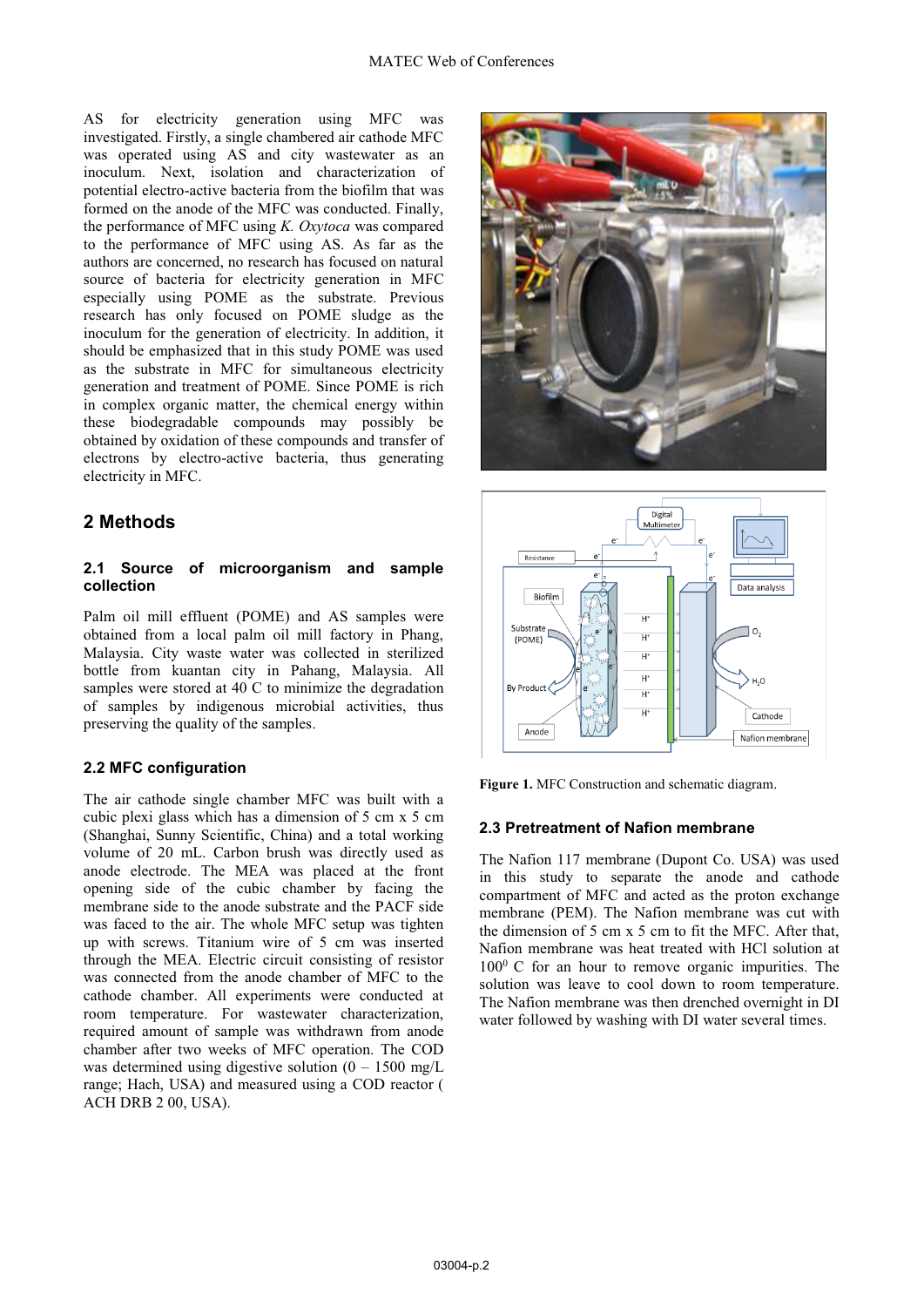#### **2.4 Isolation of potential electro-active bacteria from AS and City wastewater**

In most MFC research using pure culture bacteria, the bacteria is often isolated from the waste samples containing high population of bacteria. These bacteria are selected based on their ability to grow as biofilm on the anode in the fuel cell environment. For this study, the source of microorganisms was the POME, anaerobic sludge and city waste water. Enrichment of the cultures was carried out by preparing an overnight culture in LB broth (10% v/v) incubated at 350C with shaking at 150 rpm. The overnight culture  $(10\% \text{ v/v})$  was used as inoculum in the anode compartment. After 10 days of MFC batch operation, the anode was taken out and placed in 0.1 M phosphate buffer and shaken vigorously to detach bacteria that grew as biofilm on the anode. The side of the anode was also carefully scraped and resuspended in phosphate buffer. The bacterial suspension was serially diluted and the pure culture bacteria were obtained using the spread plate technique. Biochemical tests were performed to partially identify the isolated bacteria.

### **2.5 Biolog gene III analysis**

Once the pure cultures from the samples were obtained, BIOLOG GEN III test (Biolog Inc., United States) was carried out to identify the genus and species of microorganisms by performing carbon consumption tests with the isolated microorganisms under aerobic conditions. Biolog microplate consists of 96 wells out of those 71 wells for source utilization assay and 23 wells for chemical sensitivity assays. Tetrazolium redox dyes were used to colorimetrically indicate utilization of the carbon sources or resistance to inhibitory chemicals. The isolated colonies were precultivated on Tryptic soy agar plates and incubated at  $33^{\circ}$  C for 24 h. Picked up a pure culture of 3 mm diameter area of colony using cotton tipped inoculators swab from the agar plate containing pure cultures and immediately released the bacteria into the inoculating fluid with 100 μl of cell suspension and incubated at 33<sup>0</sup>C for 36 h. All of wells start out colorless when inoculated but during incubation there is increased respiration in the wells where cells can utilize a carbon source leads to increased respiration causes reduction of the tetrazolium redox dye, forming purple color. After incubation, the microplates were read using BIOLOG's microbial identification system software and based on match, species level identification of the isolate was made [14].

#### **2.6 Measurement and analyses**

The voltage (V) and current (I) across an external resistor (1 kX) in the MFC circuit was continuously monitored (15 min intervals) using a multimeter with data logger (Fluke 289 True RMS Multimeter, USA) connected to the computer through USB cable adapter. To obtain polarization data, the external resistance was varied from 50 to 20,000 X. Current density (I) was calculated from I

= V/R, and normalized by surface area. Power density normalized by surface area (PA, W m\_2) were measured and calculated using the following equations

$$
P \nmid_4 V I \tag{1}
$$

$$
P \frac{1}{4} V^2 = AR \tag{2}
$$

COD was periodically checked by taking small amount of sample from the anode effluent for every 24 h.

### **2.7 POME characterization**

The POME characteristics such as chemical oxygen demand (COD), biological oxygen demand (BOD), total solids, total suspended solids and ammoniacal nitrogen were analyzed by standard methods [15]. The characteristics of the POME sample is shown in Table 1.

## **3 Results and discussion**

#### **3.1 Identification of predominant microorganism in the biofilm**

The single chamber air cathode MFC was set up to allow natural microorganisms from the anaerobic POME sludge and city waste water to grow under facultative condition in the anode compartment. After the MFC was operated, the anode was taken out and it was noticed that bio-film was found to grow on the anodic electrode. Since the isolated bacteria was able to grow and survive in the MFC condition, there is a good possibility that the potential electro-active bacteria is able utilize the rich substrate in POME to generate electricity. Samples of the suspension and the biofilm (scraped from the anode) were taken and bacteria were isolated to obtain pure culture.The Biolog gene III analysis of the isolated pure culture suggested it to be K. oxytoca from anode after running MFC by city waste water as a source of innoculum. Most aboundant microorganisms such as *Deltaproteobacteria,Azospiraoryzae,Acetobacterperoxyd ans* and *Solimonasvariicoloris* were isolated from palm oil anaerobic sludge as well as from biofilm of MFC.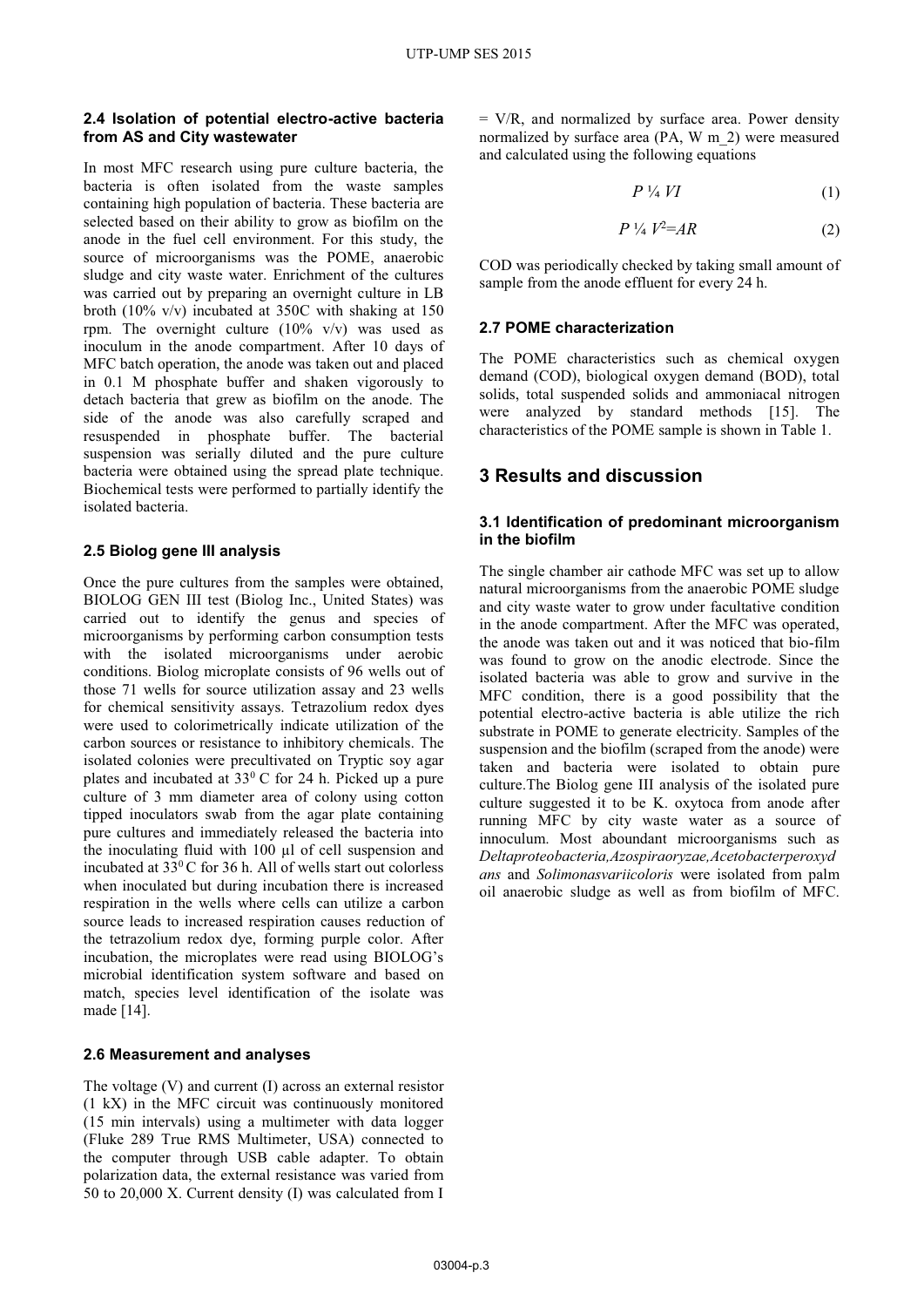

**Figure 2.** *K. Oxytoca* culture in Nutrient Agar and POME medium.

### **3.2 Identification of electrogen from anaerobic sludge and city wastewater.**

The predominant microorganisms present in the anaerobic sludge were isolated and identified as *Deltaproteobacteria, Actinobacillus capsulatus, Acetobacter peroxydans, Pseudomonas mendocina and Acinetobacter schindleri* using BIOLOG gene III analysis. Among the microorganisms identified the only known electrogen found in AS was *P. mendocina*. On the otherhand, *Klebsiella oxytoca* was detected as an electrogen from city wastewater.

### **3.3 Performance of MFC with AS**

Stable open circuit potential of 500-600 mV was achieved after overnight enrichment. The MFCs were continuously fed with POME as a substrate. As early as 5 days, the MFCs started to generate electrical current. A maximum closed circuit potential of 620 mV was recorded after 7 days of enrichment. The MFCs were operated continuously for more than 10 days and recorded maximum power density of 207.28 mW/m<sup>3</sup>. The anode effluent showed a maximum COD removal percentage of 45.78%.



Figure 3. Polarization and power density curve of AS and K. Oxytoca.



**Figure 4.** COD removal efficiency of AS and *K. Oxytoca*

**Table 1.** Efficiency of MFC treatment with *K. Oxytoca.*

| Parameters                       | <b>Before MFC</b><br>treatment<br>with $K$ .<br>Oxytoca<br>(mg/L) | After MFC<br>treatment<br>with $K$ .<br>Oxytoca<br>(mg/L) | Removal %<br>MFC with<br>K. Oxytoca |
|----------------------------------|-------------------------------------------------------------------|-----------------------------------------------------------|-------------------------------------|
| $\text{COD (mg/L)}$              | 68,360                                                            | 18,180                                                    | 73.40                               |
| $BOD$ (mg/L)                     | 28,200                                                            | 14,800                                                    | 47.51                               |
| Total solids<br>(mg/L)           | 28,108                                                            | 11,226                                                    | 60.06                               |
| Total suspended<br>solids (mg/L) | 9,580                                                             | 3,158                                                     | 65.59                               |
| Ammoniacal<br>nitrogen (mg/L)    | 28                                                                | 10                                                        | 64.28                               |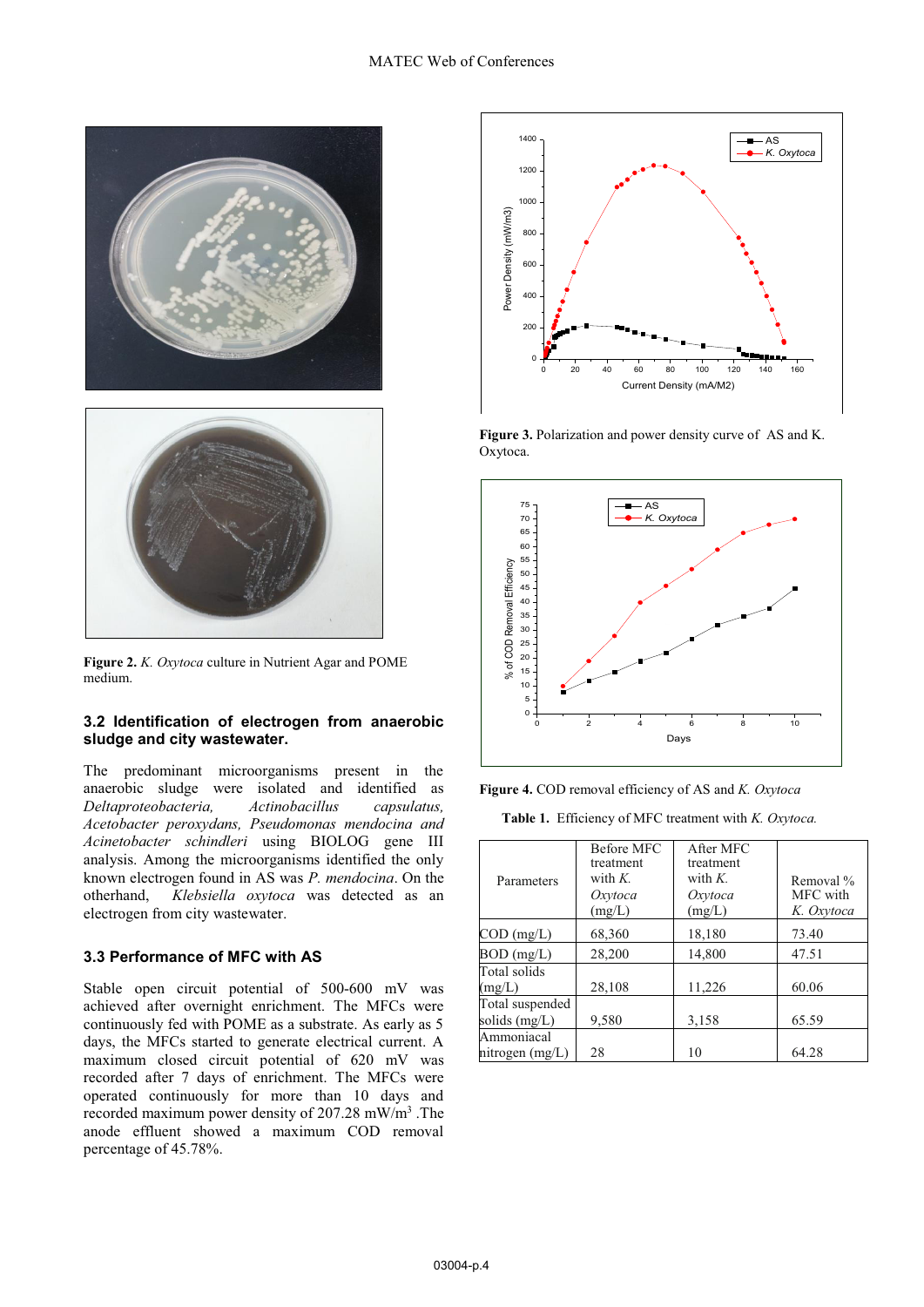|                   | <b>Before MFC</b> | After MFC |           |
|-------------------|-------------------|-----------|-----------|
|                   | treatment         | treatment | Removal % |
| Parameters        | with AS           | with AS   | MFC with  |
|                   | (mg/L)            | (mg/L)    | AS        |
| $COD$ (mg/L)      | 62,432            | 31,980    | 48.63     |
| $BOD$ (mg/L)      | 26,342            | 14,080    | 46.54     |
| Total solids      |                   |           |           |
| (mg/L)            | 25,687            | 11,654    | 54.63     |
| Total suspended   |                   |           |           |
| solids (mg/L)     | 11,654            | 2,882     | 75.27     |
| Ammoniacal        |                   |           |           |
| nitrogen $(mg/L)$ | 26                | 11        | 57.69     |

**Table 2.** Efficiency of MFC treatment with AS

#### **3. Performance of MFC with city wastewater 4**

Stable open circuit potential of 480-520 mV was achieved after overnight enrichment. The MFCs were continuously fed with POME as a substrate. As early as 3 days, the MFCs started to generate electrical current. A maximum closed circuit potential of 648 mV was recorded after 5 days of enrichment. The MFCs were operated continuously for more than 10 days and recorded maximum power density of 1236 mW/m<sup>3</sup>. The anode effluent showed a maximum COD removal percentage of 73.40%.





**Figure 5.** Electricity generation performance of AS, (A)<br>Polarization curve (B) Power density curve Polarization curve, (B) Power density curve.





**Figure 6.** Electricity generation performance of *K. Oxytoca*, (A) Polarization curve, (B) Power density curve.